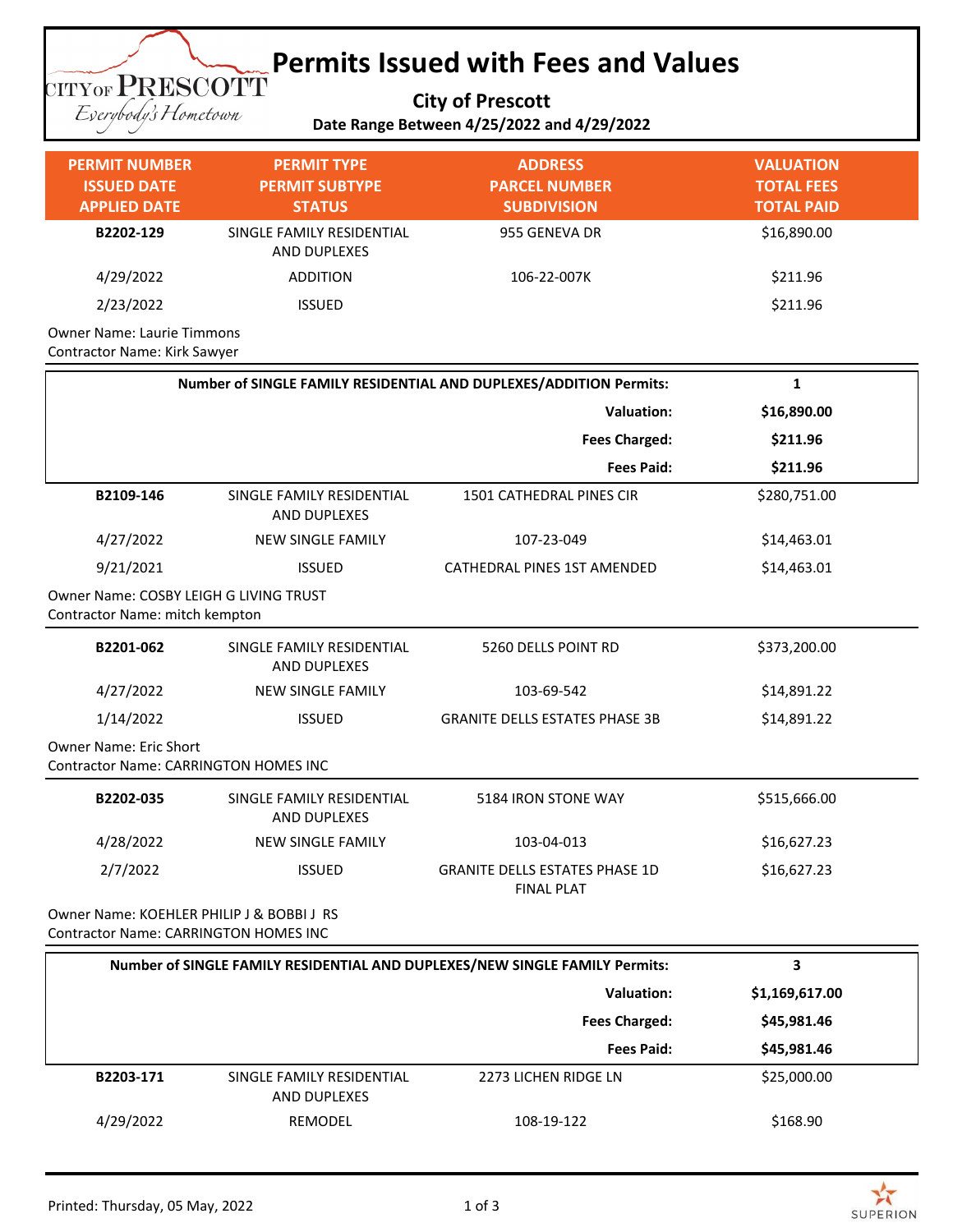| CITYOF PRESCOTT<br><b>City of Prescott</b><br>Eserybody's Hometown<br>Date Range Between 4/25/2022 and 4/29/2022 |                                                                                                      |                                                                   |              |
|------------------------------------------------------------------------------------------------------------------|------------------------------------------------------------------------------------------------------|-------------------------------------------------------------------|--------------|
| 3/25/2022                                                                                                        | <b>ISSUED</b>                                                                                        | <b>SUNRISE HIGHLANDS AT</b><br>HASSAYAMPA                         | \$168.90     |
| <b>Owner Name: LONE PINE FAMILY TRUST</b>                                                                        | <b>Contractor Name: Hughes Building Company LLC</b>                                                  |                                                                   |              |
| B2204-077                                                                                                        | SINGLE FAMILY RESIDENTIAL<br><b>AND DUPLEXES</b>                                                     | 304 DOUBLE D DR                                                   | \$10,565.00  |
| 4/29/2022                                                                                                        | <b>REMODEL</b>                                                                                       | 110-04-137                                                        | \$146.00     |
| 4/14/2022                                                                                                        | <b>ISSUED</b>                                                                                        | <b>KNOLL</b>                                                      | \$146.00     |
| <b>Owner Name: SOUZA FAMILY TRUST</b>                                                                            | <b>Contractor Name: Arizona Foundation Solutions LLC</b>                                             |                                                                   |              |
| B2204-083                                                                                                        | SINGLE FAMILY RESIDENTIAL<br><b>AND DUPLEXES</b>                                                     | 3303 PLEASANT VALLEY DR                                           | \$20,000.00  |
| 4/26/2022                                                                                                        | <b>REMODEL</b>                                                                                       | 106-21-014Y                                                       | \$110.00     |
| 4/15/2022                                                                                                        | <b>ISSUED</b>                                                                                        |                                                                   | \$110.00     |
|                                                                                                                  | Owner Name: MURRELL GREGORY A & DONEVON S RS (BD)<br>Contractor Name: Sanders Plastering Systems LLC |                                                                   |              |
| B2204-135                                                                                                        | SINGLE FAMILY RESIDENTIAL<br>AND DUPLEXES                                                            | 843 FLAMING ARROW                                                 | \$32,859.00  |
| 4/26/2022                                                                                                        | REMODEL                                                                                              | 106-45-005                                                        | \$204.70     |
| 4/22/2022                                                                                                        | <b>ISSUED</b>                                                                                        | <b>BLACKHAWK</b>                                                  | \$204.70     |
| Contractor Name: Home Depot U S A Inc                                                                            | Owner Name: LIPING LAN REVOCABLE LIVING TRUST                                                        |                                                                   |              |
|                                                                                                                  |                                                                                                      | Number of SINGLE FAMILY RESIDENTIAL AND DUPLEXES/REMODEL Permits: | 4            |
|                                                                                                                  |                                                                                                      | <b>Valuation:</b>                                                 | \$88,424.00  |
|                                                                                                                  |                                                                                                      | <b>Fees Charged:</b>                                              | \$629.60     |
|                                                                                                                  |                                                                                                      | <b>Fees Paid:</b>                                                 | \$629.60     |
| B2111-163                                                                                                        | SINGLE FAMILY RESIDENTIAL<br>AND DUPLEXES                                                            | 5119 RAINDROP RD                                                  | \$150,000.00 |
| 4/28/2022                                                                                                        | <b>SWIMMING POOL</b>                                                                                 | 106-01-252A                                                       | \$738.40     |
| 11/30/2021                                                                                                       | <b>ISSUED</b>                                                                                        | <b>WALDEN RANCH PHASE 5 EAST 1ST</b><br><b>REVISION</b>           | \$738.40     |
| Contractor Name: Biddles Pool Spa Patio LLC                                                                      | Owner Name: AKINS JAMES MICHAEL & WENDI MELISA RS                                                    |                                                                   |              |
| B2202-103                                                                                                        | SINGLE FAMILY RESIDENTIAL<br>AND DUPLEXES                                                            | 3466 BAR CIRCLE A RD                                              | \$40,000.00  |
| 4/28/2022                                                                                                        | <b>SWIMMING POOL</b>                                                                                 | 103-54-005                                                        | \$237.24     |
|                                                                                                                  | <b>ISSUED</b>                                                                                        | RANCH AT PRESCOTT UNIT 9                                          | \$237.24     |

Owner Name: ARCHER FAMILY REVOCABLE TRUST Contractor Name: Custom Water Creations LLC